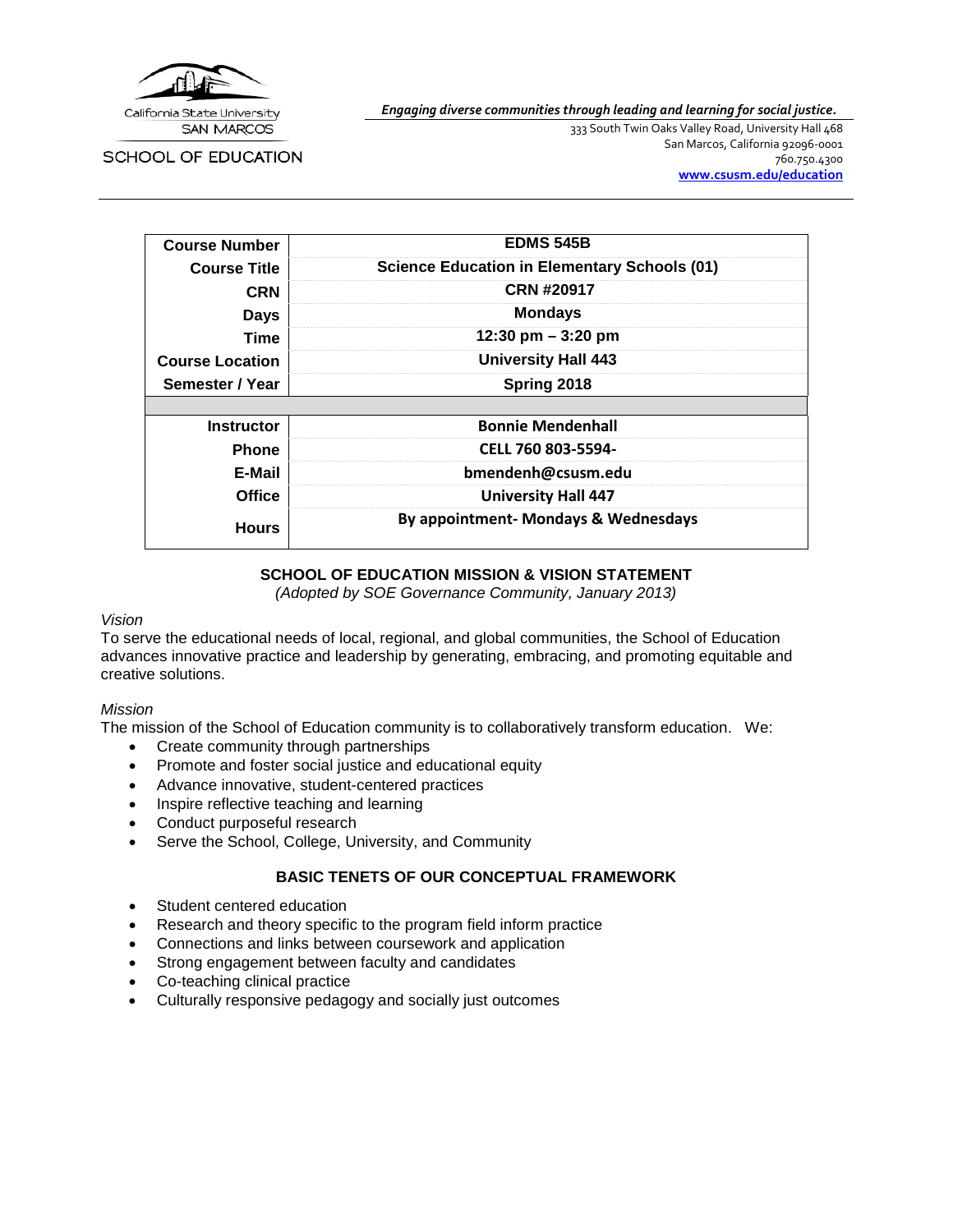# **TABLE OF CONTENTS**

| Students with Disabilities Requiring Reasonable Accommodations Error! Bookmark not defined. |  |
|---------------------------------------------------------------------------------------------|--|
|                                                                                             |  |
|                                                                                             |  |
|                                                                                             |  |
|                                                                                             |  |
|                                                                                             |  |
|                                                                                             |  |
|                                                                                             |  |

# **COURSE DESCRIPTION**

<span id="page-1-0"></span>Focuses on inquiry teaching to include: the Learning Cycle model, science process skills, science themes, scientific attitudes and habits of mind, and methods to involve all children in hands-on lessons. Emphasis is placed on instructional strategies, authentic assessments, exemplary science kits and curricula, as well as on the use of technology in science teaching. Methods of cross-cultural language and academic development are integrated into the course. Enrollment restricted to students in the ICP.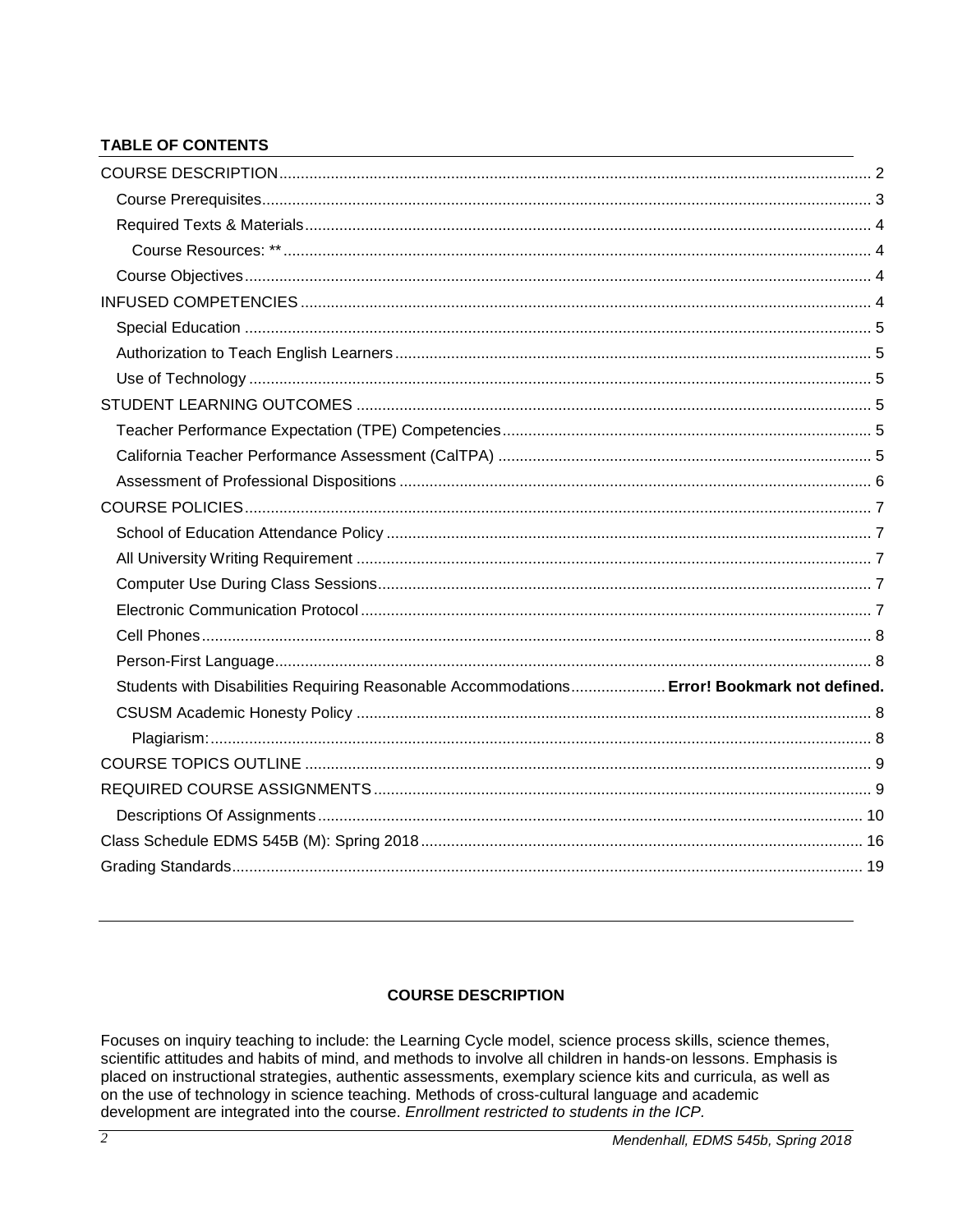Mendenhall: This course focuses on developing an understanding of theory, methodology, and assessment of science in integrated and inclusive elementary classrooms. This course is aligned with California's SB 2042 Standards, and it is designed to provide a comprehensive overview of the objectives, skills, concepts, experiments, materials, and methods necessary to teach science to elementary school children. A series of individual and team activities will provide you with first-hand experiences in these areas. This course focuses on instructional methods, techniques, materials, lesson planning, curriculum development, organization and assessment in science. The integration of curricular areas is addressed. Methods of cross-cultural language and academic development will be integrated into the course.

#### <span id="page-2-0"></span>**Course Prerequisites**

Admission to the Multiple Subject Credential Program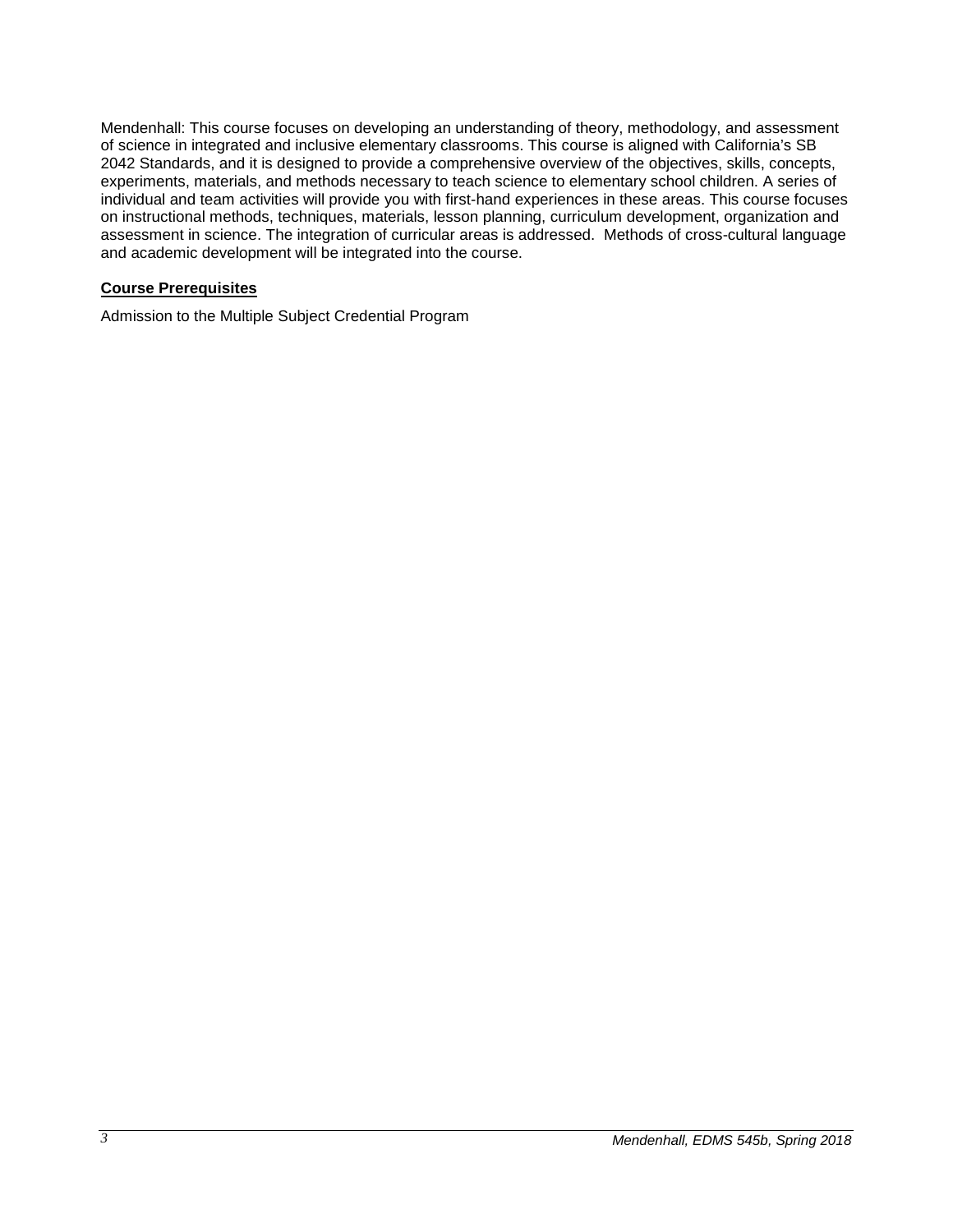# <span id="page-3-0"></span>**Required Texts & Materials**

#### DO NOT PURCHASE ANY TEXTS PRIOR TO ATTENDING THE FIRST CLASS SESSION

#### Recommended- but not required

• Friedl, A.E. & Koontz, T.Y. (2005). *Teaching Science to Children: An Inquiry Approach, 6th Ed.* NY: McGraw-Hill. ISBN: 0-07-256395-8

#### <span id="page-3-1"></span>**Course Resources: \*\***

DO DOWNLOAD AND SAVE TO YOUR LAPTOP THESE FOUR COURSE RESOURCES:

- *A Framework for K-12 Science Education: Practices, Cross-Cutting Concepts, and Core Ideas*. Available from:<http://www.nextgenscience.org/framework-k%E2%80%9312-science-education>
- *Next Generation Science Standards for California Public Schools, K-12* <http://www.cde.ca.gov/pd/ca/sc/ngssstandards.asp>
- *Health Education Content Standards for California Public Schools K-12.* (2008).Sacramento: California Dept. of Education. Available from: <http://www.cde.ca.gov/be/st/ss/documents/healthstandmar08.pdf>

**\*\*** If the hyperlinks do not open a document, copy and paste the URL into a browser.

#### *Other handouts and resources will be distributed in class and through the Moodle course site*

#### <span id="page-3-2"></span>**Course Objectives**

By the end of this course, students should be able to:

- 1. Demonstrate proficiency with inquiry skills of observing, measuring, inferring, classifying, predicting, verifying predictions, hypothesizing, isolating variables, interpreting data, and experimenting.
- 2. Identify exemplary materials (technology and technology resources, curriculum, science programs, textbooks, equipment, ancillary materials) appropriate for K-8 school children.
- 3. Demonstrate knowledge and understanding of the California Science Framework, the California Science Content Standards, and the *Next Generation Science Standards*.
- 4. Demonstrate an understanding of the physical, Earth and life science concepts included in the K-8 California Science Content Standards and how to design lessons to teach the concepts.
- 5. Demonstrate an understanding of the Health Education Standards for California Public Schools and their connection/application to science content standards.
- 6. Plan, teach, and videotape a lesson focusing on a discrepant event in science.
- 7. Apply the Learning Cycle model of instruction as it relates to teaching science in a contemporary manner.
- 8. Identify simulation tools and demonstrate the use of technology to enhance elementary science teaching and learning.
- 9. Demonstrate confidence in leading and performing investigations designed to teach science concepts, science process skills, and scientific attitudes.
- 10. Use authentic methods of assessment to evaluate learning of science concepts and processes.
- 11. Practice strategies to include all students in science (linguistically and culturally diverse, students with disabilities and other students with special needs).
- <span id="page-3-3"></span>12. Use reflection as a tool to increase conceptual understanding of science concepts and the ability to improve teaching.

# **INFUSED COMPETENCIES**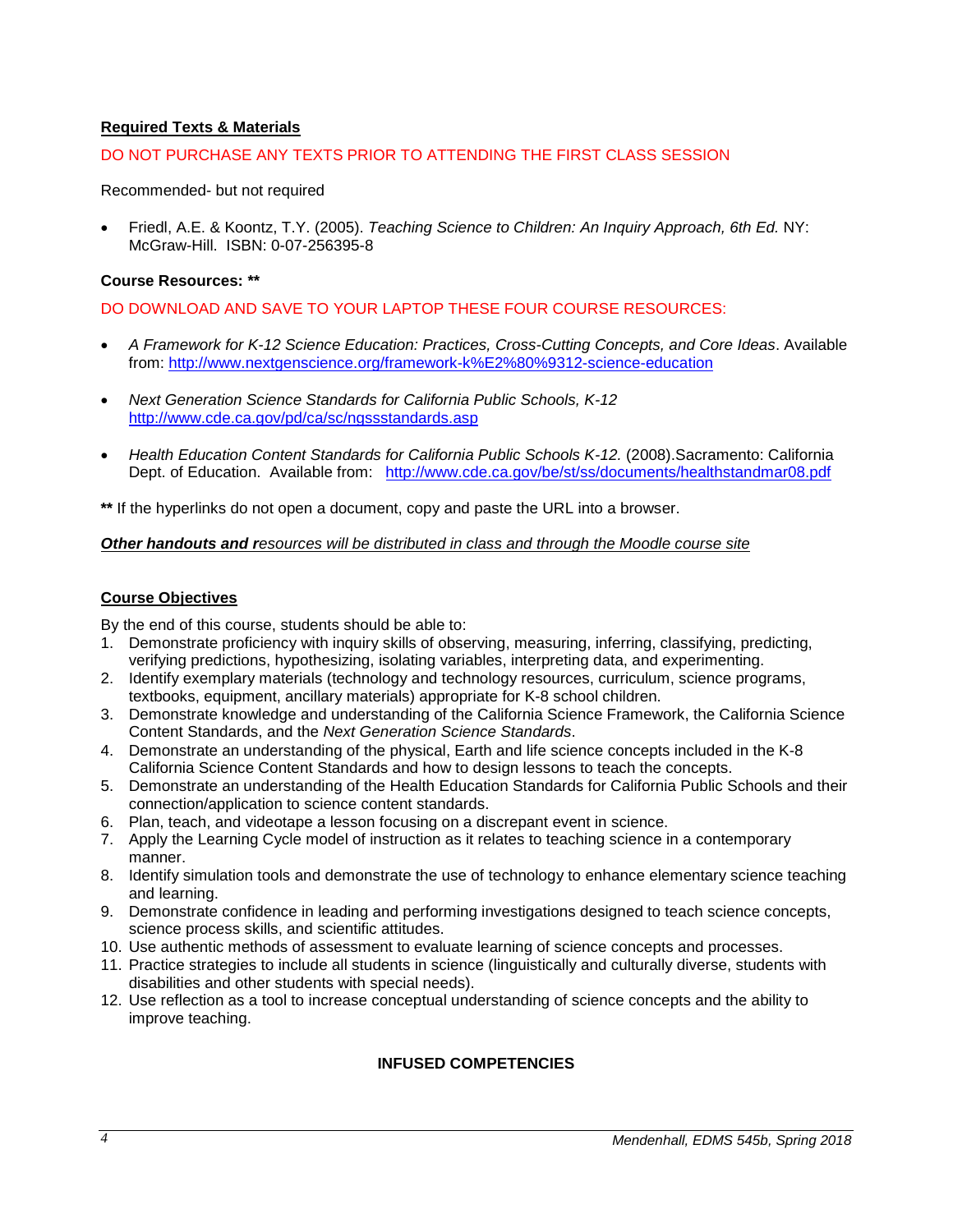# <span id="page-4-0"></span>**Special Education**

Consistent with the intent to offer a seamless teaching credential in the College of Education, this course will demonstrate the collaborative infusion of special education competencies that reflect inclusive educational practices.

# <span id="page-4-1"></span>**Authorization to Teach English Learners**

This credential program has been specifically designed to prepare teachers for the diversity of languages often encountered in California public school classrooms. The authorization to teach English learners is met through the infusion of content and experiences within the credential program, as well as additional coursework. Candidates successfully completing this program receive a credential with authorization to teach English learners.

*(Approved by CCTC in SB 2042 Program Standards, August 02)*

# <span id="page-4-2"></span>**Use of Technology**

This course infuses technology competencies to prepare candidates to use such tools, emphasizing their use in both teaching practice and student learning. Students are expected to demonstrate competency in the use of various forms of technology (i.e. word processing, electronic mail, Moodle, use of the Internet, and/or multimedia presentations). Specific requirements for course assignments with regard to technology are at the discretion of the instructor. Please keep a digital copy of all assignments for use in your teaching portfolio. Some assignments will be submitted online and some will be submitted in hard copy as well. Specific details will be given in class.

You must use your Moodle and campus e-mail accounts for this class. The best way to contact me is by email.

# **STUDENT LEARNING OUTCOMES**

# <span id="page-4-4"></span><span id="page-4-3"></span>**Teacher Performance Expectation (TPE) Competencies**

The course objectives, assignments, and assessments have been aligned with the CTC standards for the Multiple Subject Credential. This course is designed to help teachers seeking a California teaching credential to develop the skills, knowledge, and attitudes necessary to assist schools and districts in implementing effective programs for all students. The successful candidate will be able to merge theory and practice in order to realize a comprehensive and extensive educational program for all students. You will required to formally address the following TPEs in this course:

# **TPE Primary Emphases in EDMS 545**:

- TPE 1a-Subject Specific Pedagogical Skills for MS Teaching Assignments (Science)
- TPE 5-Student Engagement

# **TPE Secondary Emphases in EDMS 545**:

- TPE 4-Making Content Accessible TPE 7-Teaching English Learners
- - TPE 9-Instructional Planning TPE 14-Educational Technology in Teaching and
- 

Learning

# <span id="page-4-5"></span>**California Teacher Performance Assessment (CalTPA)**

Beginning July 1, 2008 all California credential candidates must successfully complete a state-approved system of teacher performance assessment (TPA), to be embedded in the credential program of preparation. At CSUSM this assessment system is called the CalTPA or the TPA for short.

To assist your successful completion of the TPA, a series of informational seminars are offered over the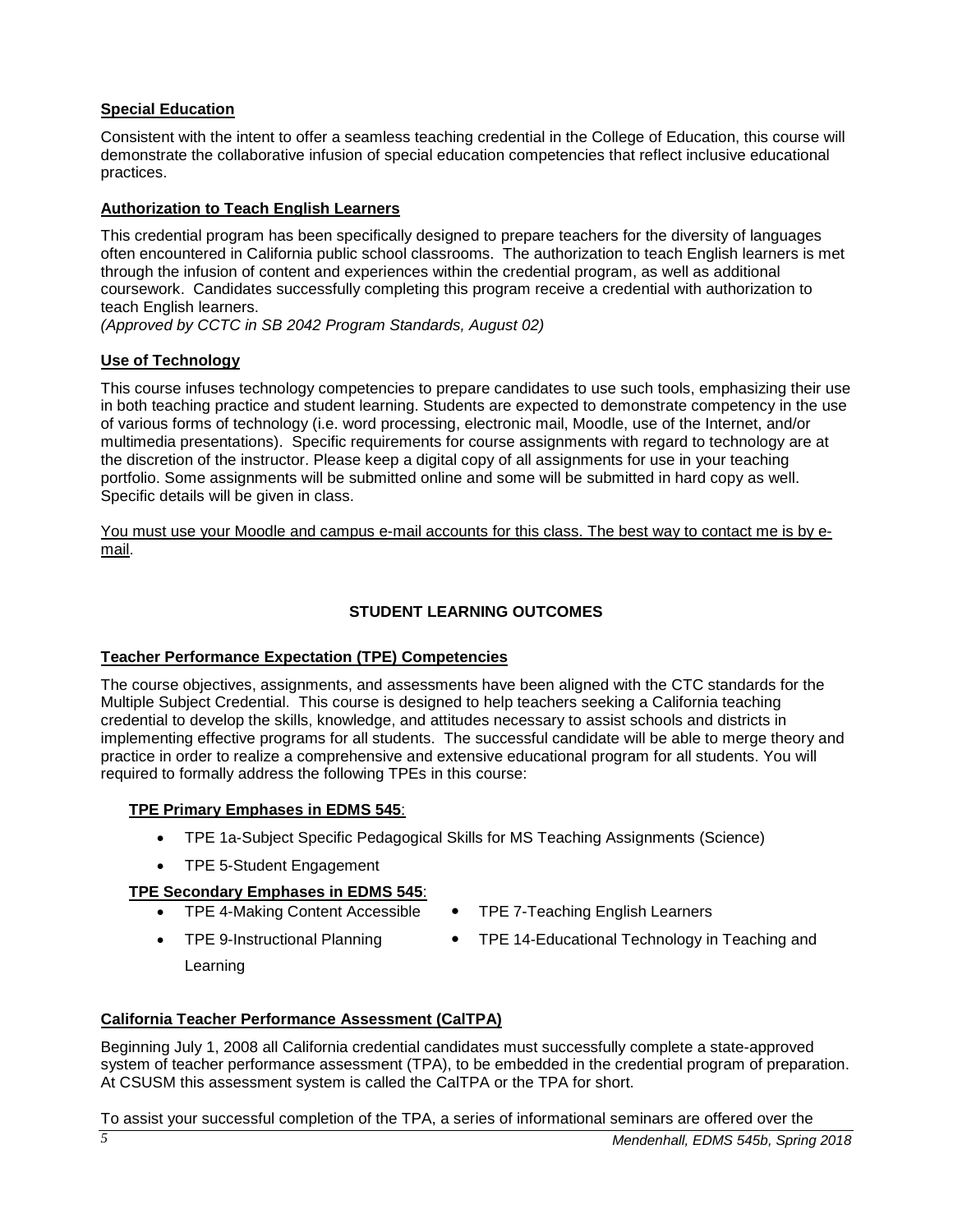course of the program. TPA related questions and logistical concerns are to be addressed during the seminars. Your attendance to TPA seminars will greatly contribute to your success on the assessment.

Additionally, SoE classes use common pedagogical language, lesson plans (lesson designs), and unit plans (unit designs) in order to support and ensure your success on the TPA and more importantly in your credential program.

The CalTPA Candidate Handbook, TPA seminar schedule, and other TPA support materials can be found on the SoE website:<http://www.csusm.edu/education/CalTPA/ProgramMaterialsTPA.html>

### <span id="page-5-0"></span>**Assessment of Professional Dispositions**

Assessing a candidate's dispositions within a professional preparation program is recognition that teaching and working with learners of all ages requires not only specific content knowledge and pedagogical skills, but positive attitudes about multiple dimensions of the profession. The School of Education has identified six dispositions – social justice and equity, collaboration, critical thinking, professional ethics, reflective teaching and learning, and life-long learning—and developed an assessment rubric. For each dispositional element, there are three levels of performance - *unacceptable*, *initial target*, and *advanced target*. The description and rubric for the three levels of performance offer measurable behaviors and examples.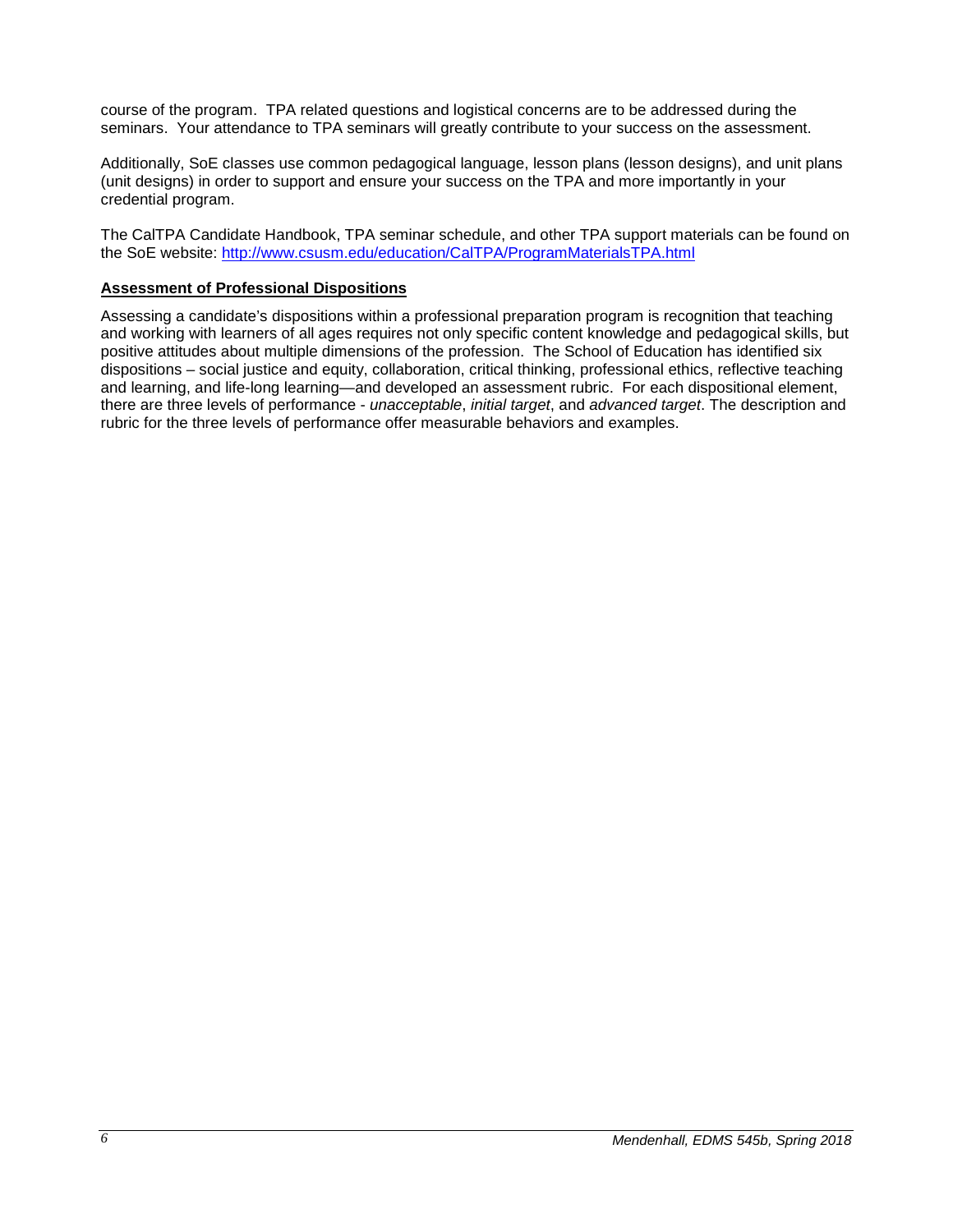The assessment is designed to provide candidates with ongoing feedback for their growth in professional dispositions and includes a self-assessment by the candidate. The dispositions and rubric are presented, explained and assessed in one or more designated courses in each program as well as in clinical practice. Based upon assessment feedback candidates will compose a reflection that becomes part of the candidate's Teaching Performance Expectation portfolio. Candidates are expected to meet the level of *initial target* during the program.

# **COURSE POLICIES**

# <span id="page-6-1"></span><span id="page-6-0"></span>**School of Education Attendance Policy**

Due to the dynamic and interactive nature of courses in the School of Education, all candidates are expected to attend all classes and participate actively. At a minimum, candidates must attend more than 80% of class time, or s/he may not receive a passing grade for the course at the discretion of the instructor. Individual instructors may adopt more stringent attendance requirements. Should the candidate have extenuating circumstances, s/he should contact the instructor as soon as possible. *(Adopted by the COE Governance Community, December, 1997).*

For this class, **if you are absent 2 class sessions, your highest possible grade is a "B". If you are absent 3 class sessions, your highest possible grade is a "C+". Late arrivals and early departures** will lower your course grade. For every two times that you are late and/or leave early, your course grade will be lowered by one letter grade. If you have an emergency, or very extenuating circumstances, please see the instructor to make arrangements accordingly. Absences do not change assignment due dates. If you find that you cannot attend class due to an emergency or very extenuating circumstances, please email any due assignments by the start of the class session it is due. NOTE: With few exceptions, late assignments will not be accepted.

# <span id="page-6-2"></span>**All University Writing Requirement**

In keeping with the All-University Writing Requirement, all courses must have a writing component of at least 2,500 words (approximately 10 pages), which will be administered in a variety of ways in this course including lesson plans, assessment assignments, course text reading responses and concept maps, reflections on authentic teaching experiences with elementary children, and forum discussions.

# <span id="page-6-3"></span>**Computer Use During Class Sessions**

You are welcome to use a laptop computer in class (in fact, it is highly encouraged to bring your laptop to class for various activities and for researching) when working on class assignments, for example. However, you will need to save checking email or other personal computer use for time outside of class. Most students find it disruptive when they are focusing on class activities or listening to presentations and can hear keyboarding in the classroom. Please be considerate of your instructor and peers in this regard. It is greatly appreciated by all!

# <span id="page-6-4"></span>**Electronic Communication Protocol**

Electronic correspondence is a part of your professional interactions. If you need to contact the instructor, email is often the easiest way to do so. It is my intention to respond to all received e-mails in a timely manner. Please be reminded that e-mail and on-line discussions are a very specific form of communication, with their own nuances and etiquette. For instance, electronic messages sent in all upper case (or lower case) letters, major typos, or slang, often communicate more than the sender originally intended. With that said, please be mindful of all e-mail and on-line discussion messages you send to your colleagues, to faculty members in the School of Education, or to persons within the greater educational community. All electronic messages should be crafted with professionalism and care.

Things to consider:

- Would I say in person what this electronic message specifically says?
- How could this message be misconstrued?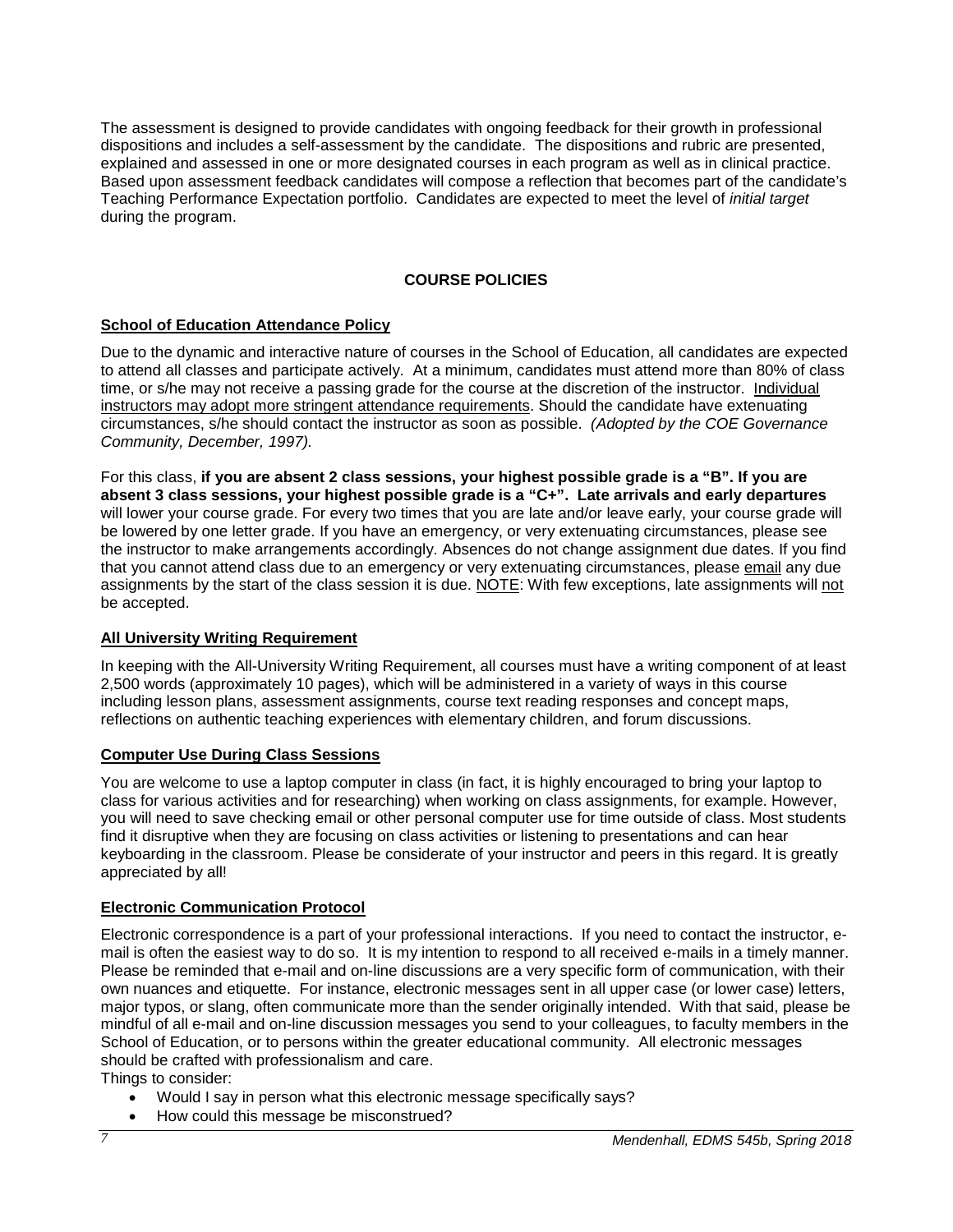- Does this message represent my highest self?
- Am I sending this electronic message to avoid a face-to-face conversation?

In addition, if there is ever a concern with an electronic message sent to you, please talk with the author in person in order to correct any confusion.

# <span id="page-7-0"></span>**Cell Phones**

Please turn off your cell phone before the start of each class. In addition, there will be no texting during class. It is unprofessional for teachers to use their cell phone during meetings with peers or during professional development activities (our class is considered professional development!). Yur cooperation will be reflected in your Course Participation points.

# <span id="page-7-1"></span>**Person-First Language**

Use "person-first" language in all written and oral assignments and discussions (e.g., "student with autism" rather than "autistic student"). Disabilities are not persons and they do not define persons, so do not replace person-nouns with disability-nouns. Further, emphasize the person, not the disability, by putting the personnoun first.

# **Students with Disabilities Requiring Reasonable Accommodations**

Students with disabilities who require reasonable accommodations must seek approval for services by providing appropriate and recent documentation to the Office of Disability Support Services (DSS). This office is in Craven Hall 4300, contact by phone at (760) 750-4905, or TTY (760) 750-4909. Students authorized by DSS to receive reasonable accommodations should meet with their instructor during office hours. Alternatively, in order to ensure confidentiality, in a more private setting.

# <span id="page-7-2"></span>**CSUSM Academic Honesty Policy**

"Students will be expected to adhere to standards of academic honesty and integrity, as outlined in the Student Academic Honesty Policy. All written work and oral presentation assignments must be original work. All ideas/materials that are borrowed from other sources must have appropriate references to the original sources. Any quoted material should give credit to the source and be punctuated with quotation marks.

Students are responsible for honest completion of their work including examinations. There will be no tolerance for infractions. If you believe there has been an infraction by someone in the class, please bring it to the instructor's attention. The instructor reserves the right to discipline any student for academic dishonesty in accordance with the general rules and regulations of the university. Disciplinary action may include the lowering of grades and/or the assignment of a failing grade for an exam, assignment, or the class as a whole."

Incidents of Academic Dishonesty will be reported to the Dean of Students. Sanctions at the University level may include suspension or expulsion from the University.

# **Plagiarism:**

<span id="page-7-3"></span>As an educator, it is expected that each candidate will do his/her own work, and contribute equally to group projects and processes. Plagiarism or cheating is unacceptable under any circumstances. If you are in doubt about whether your work is paraphrased or plagiarized see the Plagiarism Prevention for Students website [http://library.csusm.edu/plagiarism/index.html.](http://library.csusm.edu/plagiarism/index.html) If there are questions about academic honesty, please consult the University catalog.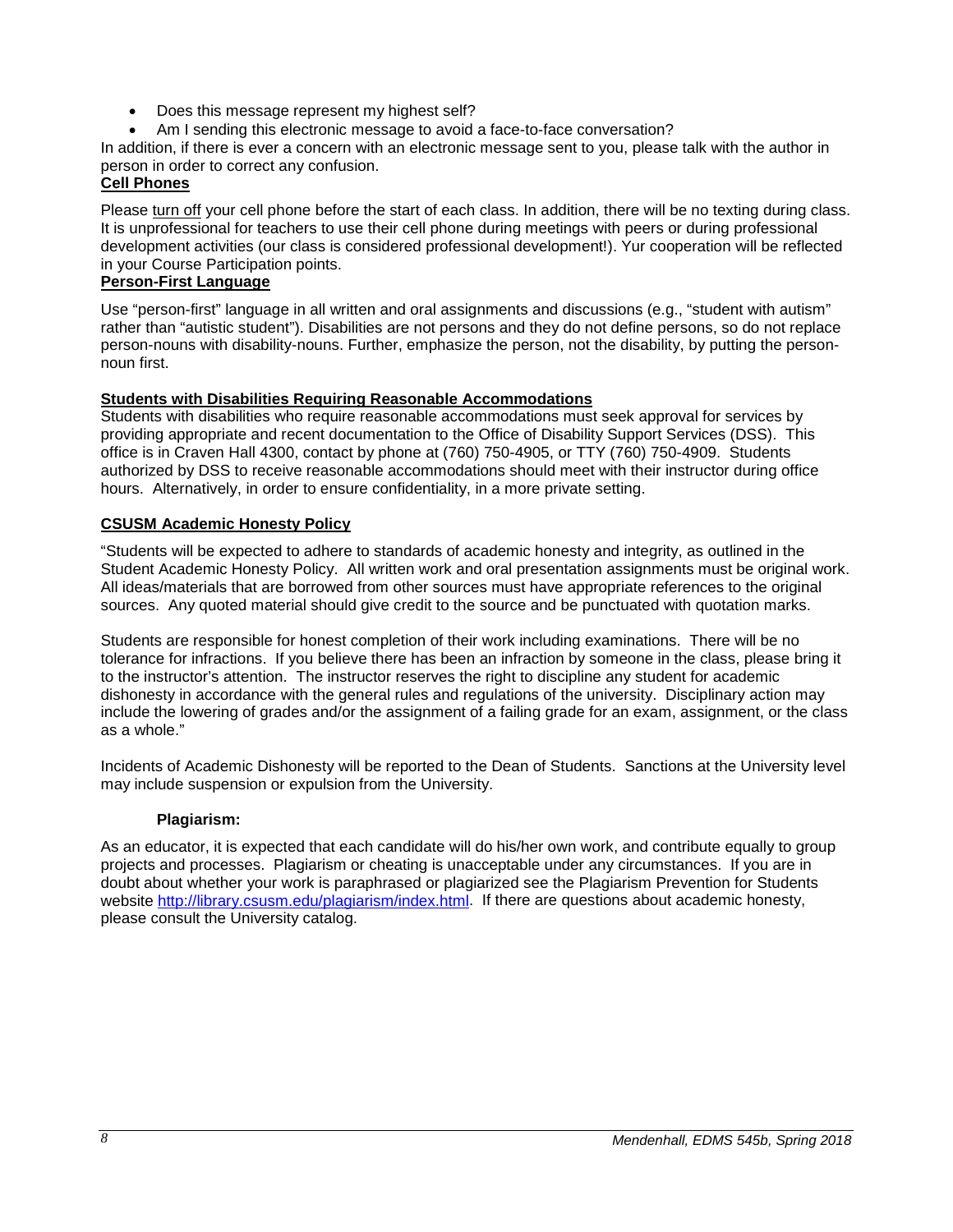# **COURSE TOPICS OUTLINE**

- <span id="page-8-0"></span>• The Nature of Science
- Discrepant Events in Science Teaching
- The Learning Cycle Model of Teaching
- Learning Cycle Science Lesson Demonstrations
- Writing Objectives for Student Learning
- Developing Essential Questions for Teaching Science
- Writing Science Concept Definitions
- CA Science Content Standards Grades K-8
- California Science Framework
- The *Next Generation Science Standards*
- SDAIE Strategies in Science: Teaching Science to English Learners
- Inclusion and Teaching Science to Students with Special Needs
- Differentiating Instruction and Assessment in Science
- Authentic Assessments in Science
- Infusing Writing Activities in Science Lessons
- Science Curriculum Kits and State Approved Texts
- Science Process Skills and Scientific Attitudes
- Current Issues in Science Education
- Infusing Technology Tools into Science Planning and Teaching
- Science Projects, Student Research, Science Fairs
- Safety in the Science Class
- <span id="page-8-1"></span>• Concept Mapping

# **REQUIRED COURSE ASSIGNMENTS**

The following assignments contribute to the final, overall course grade. A weighted percentage (percentage scale) is given for each assignment. Each written assignment is expected to have a clear organizational presentation and be free of grammar, punctuation and spelling errors. There will be a reduction in points for the above mentioned errors. Late assignments are not accepted. Prepare carefully for class, and be ready to discuss readings and assignments thoughtfully.

| 1. | <b>Action Researach Project</b>                                                                              | 15% |
|----|--------------------------------------------------------------------------------------------------------------|-----|
| 2. | Active Participation and Collaboration (determined by class participation and professional<br>dispositions.) | 5%  |
| 3. | Book Club: Reading Responses in a variety of formats (Individual)                                            | 15% |
| 4. | Next Generation Science and Health Standards Tasks and Presentation – (Indiv. & Grp).                        | 10% |
| 5. | Discrepant Event Lesson Plan, Presentation (In pairs)                                                        | 20% |
| 6. | Discrepant Event Reflection Journal – (Individual)                                                           | 10% |
| 7. | Capstone Related Hands-On Lesson Plan (ID 381 Capstone group)                                                | 10% |
| 8. | Discrepant Events Teaching Sessions - (Individual)                                                           | 15% |

**NOTE***:* Each student is responsible for ensuring that assignments are submitted correctly and on time. Most assignments will be submitted in hard copy at the start of class (per course schedule), and some specific assignments will also be submitted electronically to Moodle as class resources. Keep a digital copy of all assignments for your credential program electronic portfolio.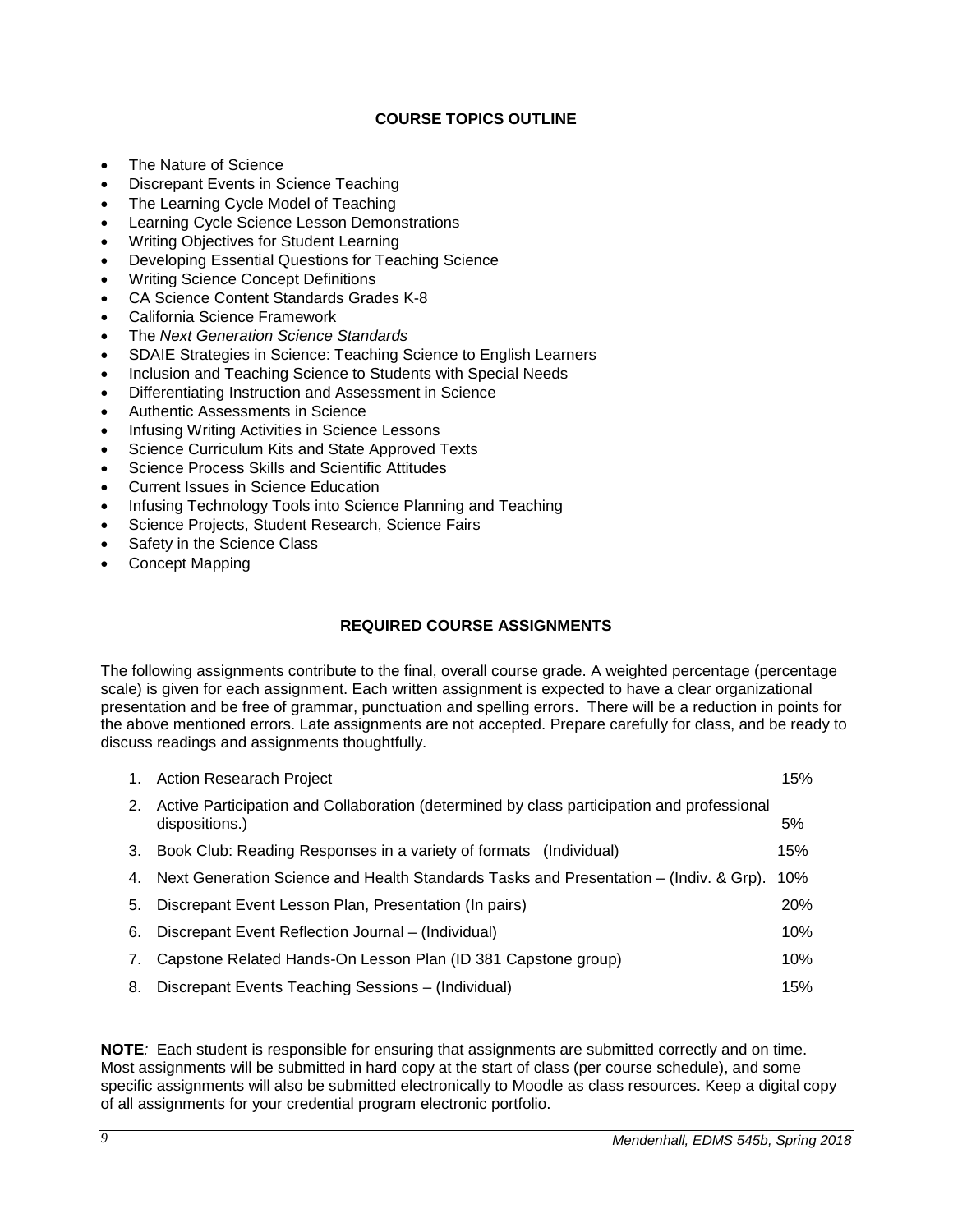# <span id="page-9-0"></span>**Descriptions Of Assignments**

**The actual formal directions for these assignments are found on the Course Moodle.**

### **1. Active Participation and Collaboration - 5%**

Teacher education is a professional preparation program and students will be expected to adhere to standards of dependability, professionalism, and academic honesty (refer to rubric attached to this syllabus).

Grading will include a component of "professional demeanor." Students will conduct themselves in ways that are generally expected of those who are entering the education profession, including the following:

- On-time arrival to all class sessions and attendance for the entire class period
- Advance preparation of readings and timely submission of assignments
- A **POSITIVE** attitude at **ALL** times
- Active participation in all class discussions and activities
- Respectful interactions and courteous language with the instructor and other students in all settings
- Carefully considered, culturally aware approaches to solution-finding

**Class Discussions and Participation:** Students will engage in active learning each class session, and will be expected to actively participate. You may lose points for lack of participation based on the following criteria:

- Do you participate in class discussions productively, sharing your knowledge and understandings?
- Do you interact productively with your peers, taking on a variety of roles (leader, follower, etc.)?
- Do you contribute appropriately to group work—do you "do your share"?
- Are you able to accept others' opinions?
- Are you supportive of others' ideas?
- Do you support your peers during their presentations?
- Can you monitor and adjust your participation to allow for others' ideas as well as your own to be heard?

#### **2. Book Club: Reading Responses - 15%** (Individual)

You will be pre-assigned to a Book Club group in the second class session. Each week your preassigned group will decide which group member will read which of 3 text chapters: Each group member will:

i. Choose one chapter each week from the assigned readings and provide evidence of having read and understood the major content of the chosen chapter. You may choose to demonstrate your knowledge of **ALL** of the Big Ideas contained in the readings by preparing a graphic organizer, a concept map, a bulleted list, drawings or another method of your choice. The complete list of choices is located in a Moodle course folder. Please ensure that **ALL** of the main ideas are included in your reading response, regardless of your choice of format. **Of the six total Reading Responses, THREE concept maps are required (your choice of which 3 chapters).**

Note: Do not include chapter science activities in your reading responses and concept maps. These application activities bring the concepts to life and are intended to promote your understanding of science concepts.

ii. Engage in classroom activities that are designed for you to demonstrate your understanding of the text and other readings. You and your group members will each teach each other your chapter concepts during the Book Club sessions at the beginning of each class session. Please ensure that you are well prepared to teach your peers—they'll be depending on you! Please provide each of your group members with a hard copy of your chapter reading format.

# **3. Action Research Project - 15%**

This project is designed to help you enter the world of reflective learning and teaching. You will identify a Teacher-Student-Learning related topic, use a guided template to complete a short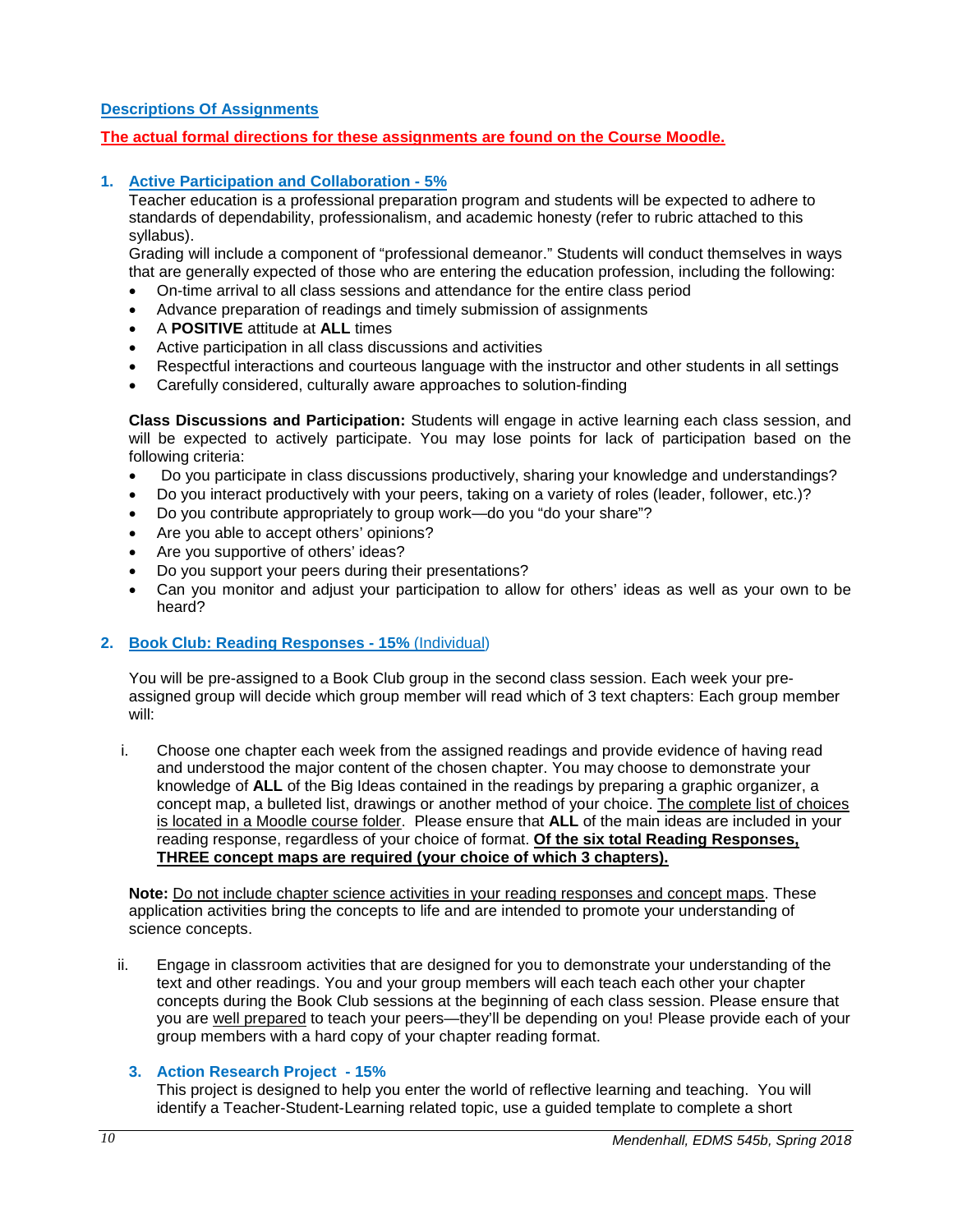research project designed to show you how teachers develop the foundational ideas which drive their actual planning and instruction and how teacher thinking can affect the student performance and learning outcomes.

**4. Next Generation Science Standards (NGSS) and Health Education Standards Activity - 10%** Purpose of the assignment: To provide an indepth introduction to the NGSS as a framework and foundation for you to begin to create science curriculum in other course assignments.

#### **Task I A: Grade level Next Generation Science Standards Response: (Individual) – 25 pts.**

 Using the NGSS for your chosen grade level, pick ONE Performance Expectation (PE) from EACH

 standard. For each PE, come up with a brief description of an activity that children in that grade can

 do. You should end up with a standard, a PE, and a 3-4 sentence description of an activity. See examples on page 9 for what your sections should look like. Depending on the grade level,

you

might have fewer or more sections.

 **NOTE: These must be hands-on science activities, not Internet research or writing activities!!!**

### **Task I B: Grade level Health Education Content Standards Response (Individual) – 5 pts.**

The Health Education Content Standards for California Public Schools are categorized into 8 Health Content Standards: Essential Health Concepts; Analyzing Health Influences; Assessing Valid Health Info; Interpersonal Communication; Decision Making; Goal Setting; Practicing Health Enhancing Behaviors; and Health Promotion. These 8 content standards are included in 6 Health Content Areas: Nutrition and Physical Activity; Growth, Development & Sexual Health; Injury Prevention and Safety; Alcohol, Tobacco, and Other Drugs; Mental, Emotional, and Social Health; and Personal and Community Health.

For the same grade level assigned to you for Task I A, you will select one Health Content Standard under one of the Health Content Areas and write an activity that students in that grade level can do.

You should end up with one section for Health Education, which includes one Health Content area, one Health Content Standard, and a 3-4 sentence description of an activity that reflects both.

#### **Hard Copy due date: Class session 2. Upload your Task I A AND Task I B (as ONE document) to Moodle session 2.**

The complete write up for Tasks I A and I B should be no more than two pages. See page 9.

### **Task II: Team lesson plan (10 pts.), preparation, and presentation (10 pts.) – (in class with your team)** – **20 pts. total**

 Get together with your team. Look at the activities that were collectively written up for Task I A. Choose one activity. Then…

- As a team, word process a lesson plan/description for the activity (with a lesson title, NGSS standard and Performance Expectation, learning objectives, an assessment plan, and a detailed description of the activity). Make sure you write out the standard and PE on which your lesson plan is based. Add the group lesson plan to the group PPT below.
- As a team, come up with a brief overview of the NGSS Standards for your grade. Don't try to give us every single line of the standards. Summarize in such a way (use bullet points) that we see generally what students are supposed to learn in your grade level- the Big ideas. On a PPT, list the bulleted competencies indicated in the NGSS for your grade. Upload your group PPT to Moodle session 2.
- Each team member should also add to the group PPT his/her Health Content Standard/Health Content Area idea (i.e., Task I B)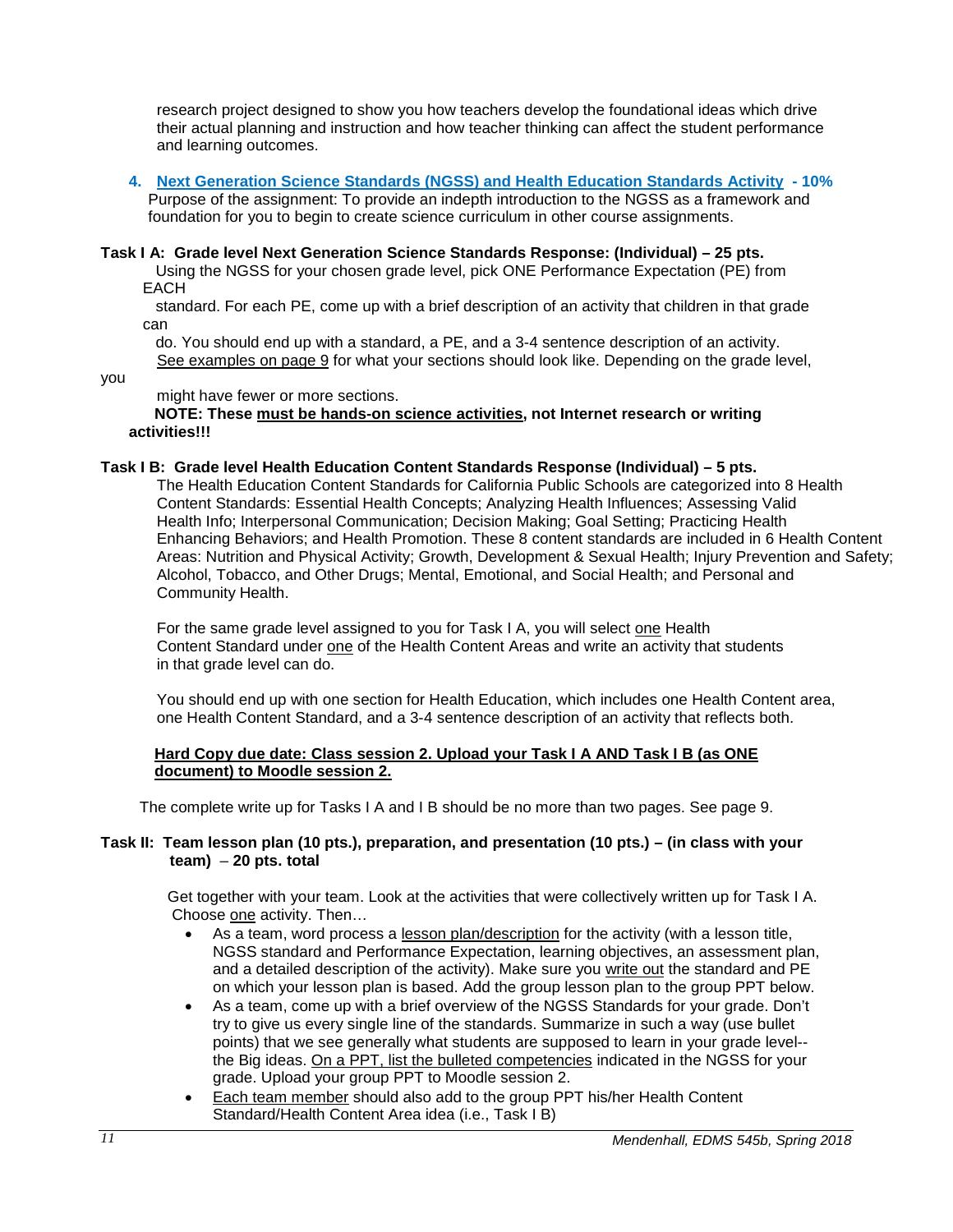• In about 12 minutes, present your lesson plan plan and science standards overview to the class. Be prepared to explain why your lesson activity represents really good science for kids.

Your grade for this assignment will be based on the content and quality of your presentation, and on the level of collaboration with your team.

# **Note: One group member, place the group lesson plan in your course folder with all team members' names on the lesson plan.**

# **Sample Response to Assignment Tasks I A and I B**.

### **Grade Four: Next Generation Science Standards**

Standard 4-PS3: Physical Science - Energy

Performance Expectation 4-PS3-4: Apply scientific ideas to design, test, and refine a device that converts energy from one form to another.

Activity:

Using one flashlight bulb, one insulated copper wire, and one D-battery, students will determine how to create a complete electrical circuit in order to light the bulb. Students will then use 3 insulated copper wires, one flashlight battery, a battery holder, one D-cell battery, and a brass brad inserted into a 3x5 note card to create a switch that turns the light bulb on and off.

Standard 4-PS4: Physical Science – Waves and Their Applications in Technologies for Information **Transfer** 

Performance Expectation 4-PS4-2: Develop a model to describe that light reflecting from objects and entering the eyes allows objects to be seen.

Activity

Using a prism and a flashlight, each student will separate the component colors of white light through refraction by shining the flashlight through the prism onto a white surface (e.g., a white wall, a whiteboard) in the classroom. Using color paddles and a flashlight, student triads will explore how to produce white light.

Standard 4-LS1: From Molecules to Organisms: Structures and Processes Performance Expectation 4-LS1-1: Construct an argument that plants and animals have internal and external structures that function to support survival, growth, behavior, and reproduction. Activity

Using a fresh, white carnation flower placed overnight in a vase containing food coloring and water, students will use a scalpel to dissect the stem to reveal that the colored water was transported through the xylem to the flower through capillary action occurring from the roots to stem to flower.

# Standard 4-ESS1: Earth's Place in the Universe

Performance Expectation 4-ESS1-1: Identify evidence from patterns in rock formations and fossils in rock layer to support an explanation for changes in a landscape over time.

Activity: How Do Geologists Study the Earth's Interior? The teacher will prepare 3 different colors of cake batter and layer the 3 colored batters (vary layers in each cupcake) in foil baking muffin cups. Drop in small pieces of seashells and dried plant leaves into one specific layer (vary each cupcake). Top each cupcake with frosting (after baking) to model soil. Each student will use a transparent plastic straw, a toothpick, and a piece of paper folded into 4 sections. One section is a prediction of what the inside of the cupcake might be. The remaining 3 sections are drawings of core samples using the straw cut to appropriate lengths.

Standard 4-ESS2: Earth's Systems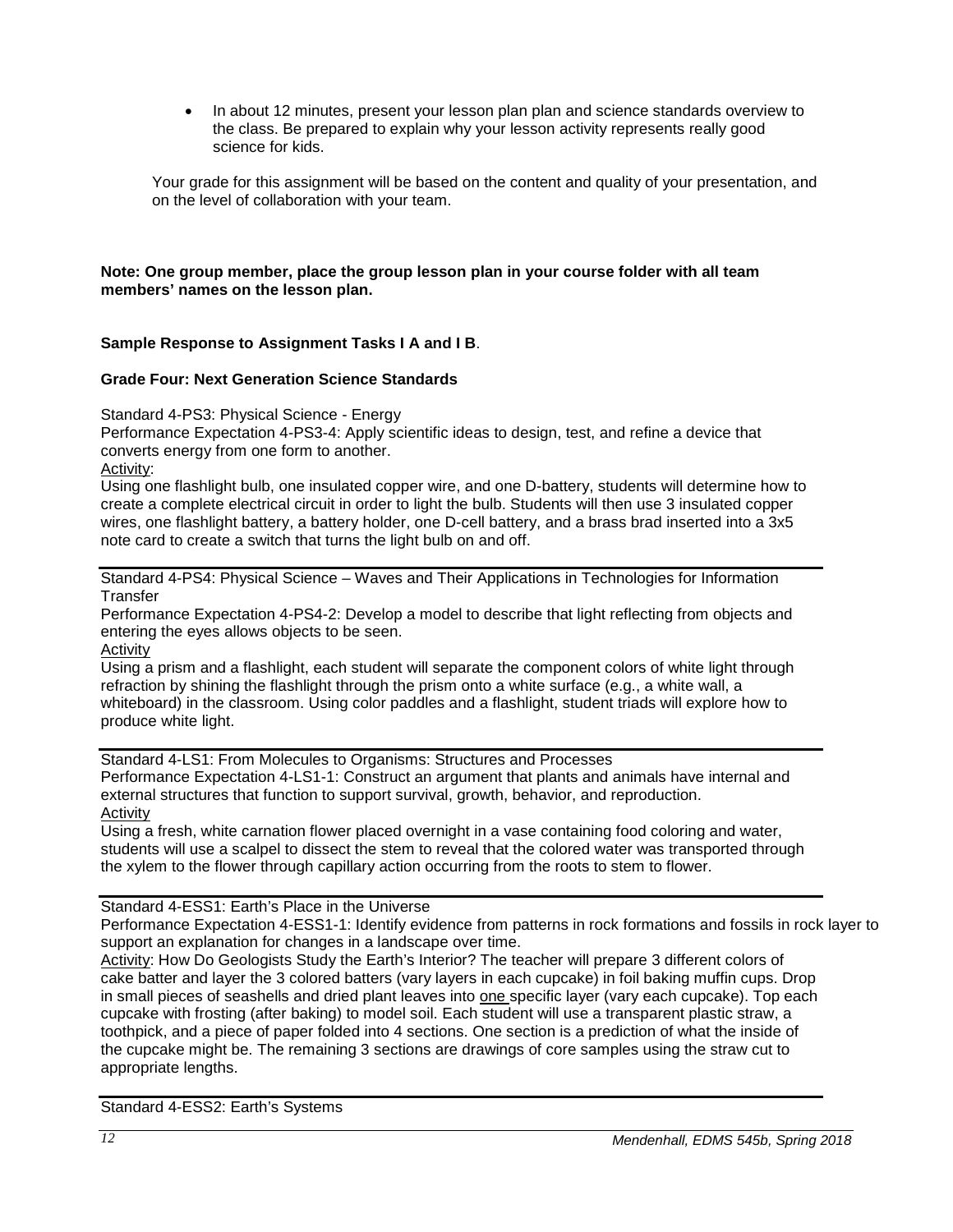Performance Expectation 4-ESS2-2: Analyze and interpret data from maps to describe patterns of Earth's features. Activity: Using a foam mountain kit, students will construct a mountain and identify the base, peak, and elevation. Using each piece, students will first construct a topographic map and identify contour lines, the contour interval, and slope steepness. Students will then construct a mountain profile using the data generated from the topographic map.

Standard 4-ESS3: Earth and Human Activity

Performance Expectation 4-ESS3-2: Generate and compare multiple solutions to reduce the impacts of natural Earth processes on humans.

Activity: Using 30 toothpicks and 30 mini-marshmallows, each student will construct an earthquake resistant structure using cubes and triangles that will be tested in a rectangular pie pan with solidified Jello**®**. Students may cut toothpicks in half to build their structure. The teacher will shake each pie pan using horizontal motions (gentle pressure, mid-pressure, violent pressure) to simulate horizontal movement of an earthquake.

Health Content Area: Nutrition and Physical Activity Health Content Standard 1.8.N - Identify ways to increase and monitor physical activity*.* **Activity** 

In pairs, students will take turns in a jump rope activity. Starting with 5 jumps and increasing the jumps by 5, they will observe and record the maximum number of jumps that their partner can comfortably complete.

# **5. Discrepant Event Lesson Elements and Description – 20%**

An attention getting, thought-provoking approach to initiate inquiry in science is through the use of **Discrepant Events (DE)**. Discrepant Events are phenomena that seem to run contrary to what we normally expect. The outcomes or results are very different from what we might think would happen or should be happening. A discrepant event puzzles the observer and leaves him/her at a loss to explain what has taken place, causing him or her to wonder why the event occurs as it did. Situations that are contrary to what a person expects cause him or her to wonder what is taking place, resulting in cognitive disequilibrium. Like a hard-boiled egg that can squeeze inside a narrow neck bottle, or observing water flowing upwards, these occurrences tend to move students from a state of cognitive equilibrium to a state of cognitive dissonance or disequilibrium.

In this assignment, you and a partner will plan, implement, and videotape a discrepant event to first practice with and videotape a student or small group of students of your choice and then present the activity to your cohort peers. **The complete and detailed guidelines for this assignment are located in the course Moodle.** 

*On the day of your DE presentation, please begin the lesson by turning in 1 hard copy of your completed Discrepant Event Graphic Organizer/ Matrix and data sheets (if applicable) to me. NOTE: Please provide in stapled form—unstapled lessons will not be accepted.* 

# **Note: The Discrepant Event Lesson Template/Organizer and Presentation/Lesson Rubric are located**

#### **on the Moodle course.**

**You must also include/attach at the end of your DE template/organizer:**

- **a. Science Content Background:** 1 page (1.5 line spacing) summary of the **science content background** that **teachers** need to know to effectively teach the lesson (goes beyond lesson content knowledge a teacher needs to know).
- **b. References:** Title, author, publisher, year of all resources consulted for lesson plan concepts, ideas, and activities.
- **5.** Discrepant Event Journal –Based on working with Children (Individual) -10%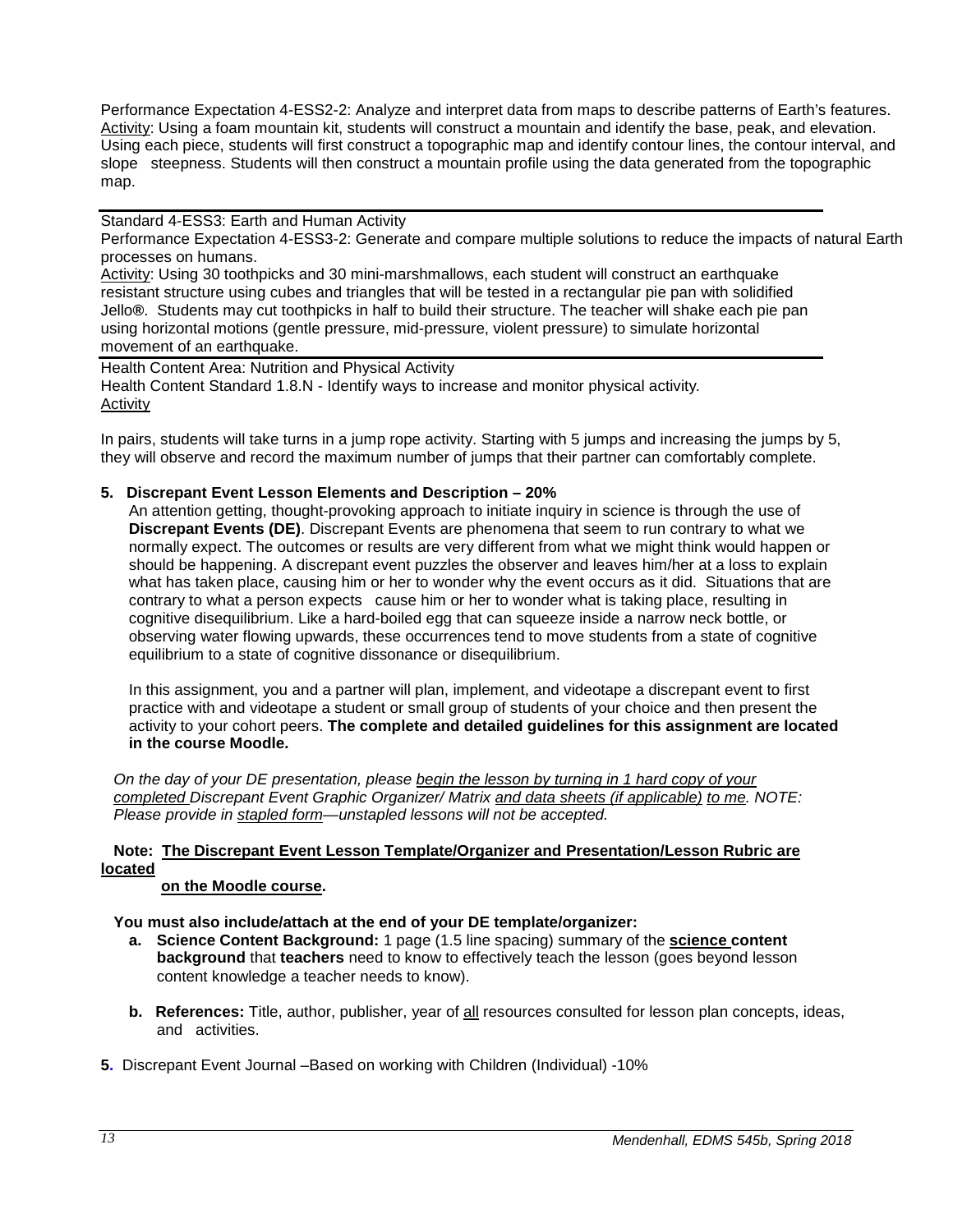- After you have done your discrepant event with a student or students, look at your notes and think about how it went. You may realize that your event needs to be modified before you do it with our class.
- Write a description of what happened, with special attention to what the child/children said and did. Analyze the child's/children's response: what portions of the event, and to what extent, did the child/children understand what was happening? Why or why not?
- **Be very specific and clear about what the child(ren) did, said, and how he/she/they responded to the DE activity. The reflection should be thorough, thoughtfully written, and detailed to receive full credit.**
- **Note: Do not turn in a DE Reflection if you did not videotape the DE teaching event. The video substantiates that you did, in fact, teach your team DE to a student or students. Please consider that this assignment is 10% of your course grade.**
- **Due no later than session 13 of the course—no exception!**

# **6. Capstone Related Hands-On Lesson Plan (in Capstone Group) - 10%**

Purpose: To develop a science activity lesson appropriate for elementary students and which is connected to your ICP Capstone project for ID 381 (*Natural Science for Teachers*). The lesson should be an elementary level lesson that highlights the science topic on which your project is based (e.g., mechanical waves, gravity, thermodynamics, etc.). Your ID 381project is a college-level investigation, but the lesson/lesson activity should focus on *one* elementary or middle school grade level from K-8. Be sure you understand the concept you are emphasizing, and that you can explain it to young learners. The activity should be developmentally appropriate, student-centered, must include hands-on tasks, and should emphasize the particular science concept highlighted in your capstone. You will present the lesson and engage your peers in the capstone presentation (TBA by your ID 381 instructors)

The following is an abbreviated lesson plan template with the **Essential Elements** that must be included.

- 1. **Lesson title** Create a "catchy" title that will attract and motivate students to engage in your activities.
- 2. **Grade level:** For what grade level is your lesson developmentally appropriate?
- 3. **Content Area & Subject Matter** *(e.g., Electrical circuits, Physical Science)*
- 4. **Science Concept(s)** you are teaching. Write it out in a complete sentence(s). Do not say, "The students will \_\_\_\_\_." (That is an objective, not a science concept.)

*Example of science concept: Electricity is a form of energy generated by the flow of electrons through a* 

 *conducting substance.* 

- 5. How long will your lesson take from beginning to end?
- 6. **Essential Questions (EQs):** Ensure high order questions!

List at least two essential questions specific to the concept that you want students to be able answer during the lesson. What is it that students should be able to answer by having successfully participated in your lesson? These are based on the BIG Ideas (tied to the learning objectives) of your lesson to focus student learning and should be high order questions (see [Bloom's Taxonomy\)](http://www.odu.edu/educ/roverbau/Bloom/blooms_taxonomy.htm). EQs do not have to be in interrogatory form:

*Example: Describe the difference between a closed circuit and a closed circuit. Example: Explain the difference between series and parallel wiring of batteries and bulbs*

7. **Learning objective(s) based on the content standards**: What do you want students to be able to do?

 Write in complete sentences. Use an action verb and explain how students will demonstrate their new

knowledge and understanding. Example: "The student will demonstrate understanding of

\_\_\_\_\_\_\_\_\_\_\_." Or, "The student will be able to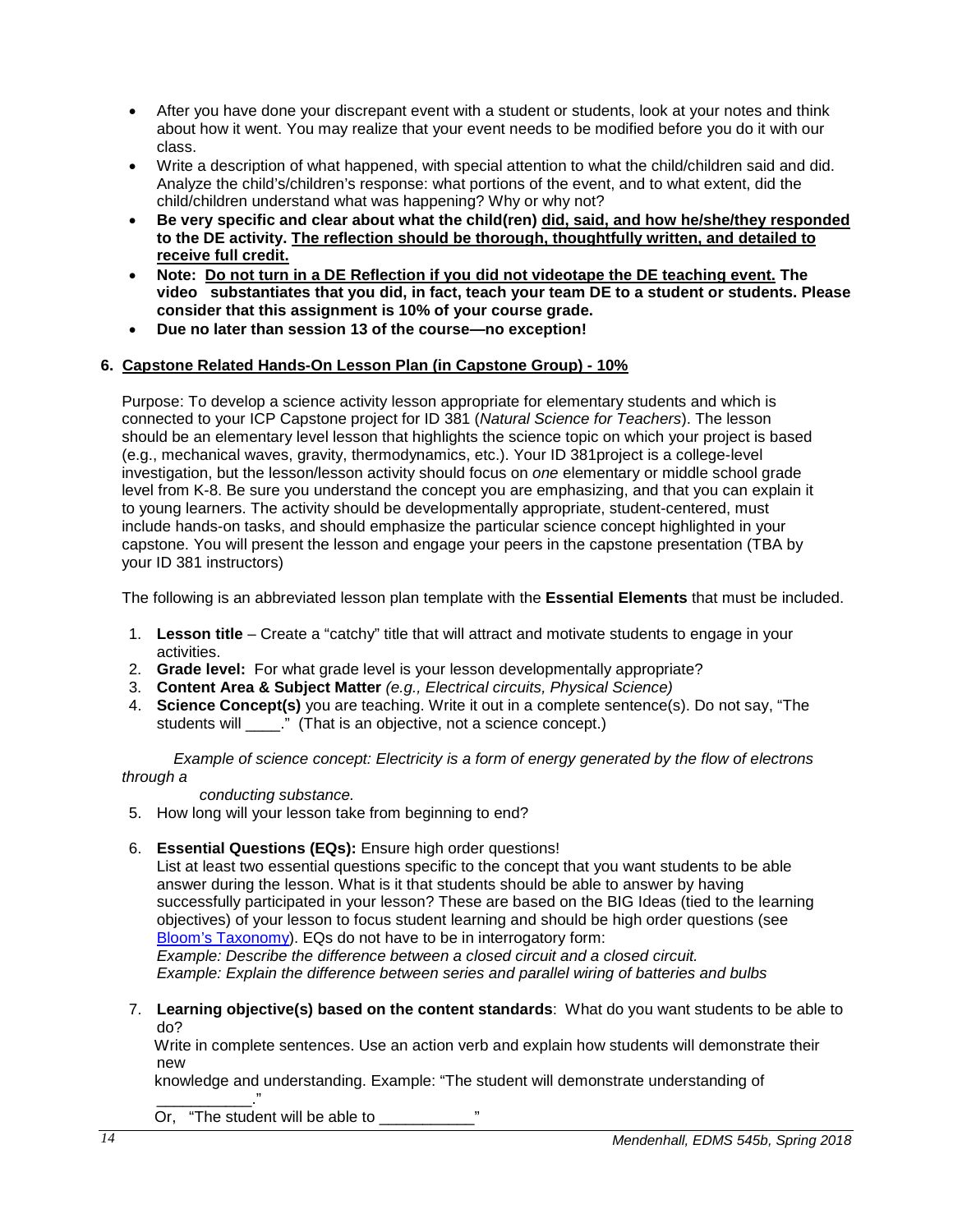*Example of learning objective: Using two dry cells, four short pieces of insulated copper wire, and one 3-volt flashlight bulb, students will be able to accurately demonstrate series wiring and parallel wiring to light one bulb.* 

*Example of learning objective: Using two dry cells, four short pieces of insulated copper wire, and two 3-volt flashlight bulbs, students will be able to accurately demonstrate series wiring and parallel wiring to light two light bulbs.*

- 8. *Next Generation Science Standards* addressed in the lesson
- 9. **Materials and Resources** (what the teacher needs; what the students need including technology if applicable)
- 10. **Detailed description of the lesson activity**. Describe what the teacher does and what the students will do.
- 11. **Assessment Plan**: Description of the assessment plan to determine if your students have met the learning objectives of your lesson.
- 12. **References** used for the lesson. State references in APA 6th Ed: Author last name, author first initial. (year). *Title of book.* City, State: Publishing company

# **7. Discrepant Events Teaching Sessions - 15%**

You will be provided with several opportunities to teach science inquiry-based mini-lessons to elementary students toward the end of the course for the purpose of applying your course learning related to science content and pedagogical methods.. More details will be given in class.

### **RESOURCES THAT CAN HELP IN YOUR LEARNING OF SCIENCE CONTENT AND METHODS JOURNALS:**

| Science              | Science Scope           |
|----------------------|-------------------------|
| Science and Children | The Science Teacher     |
| Science Education    | School Science and Math |
| <b>Science News</b>  | American Biology Teache |
|                      |                         |

Physics Teacher Journal of Chemical Education Science & Technology Education Science and Technology Education Biology Journal of Research in Science Teaching School Science and Mathematics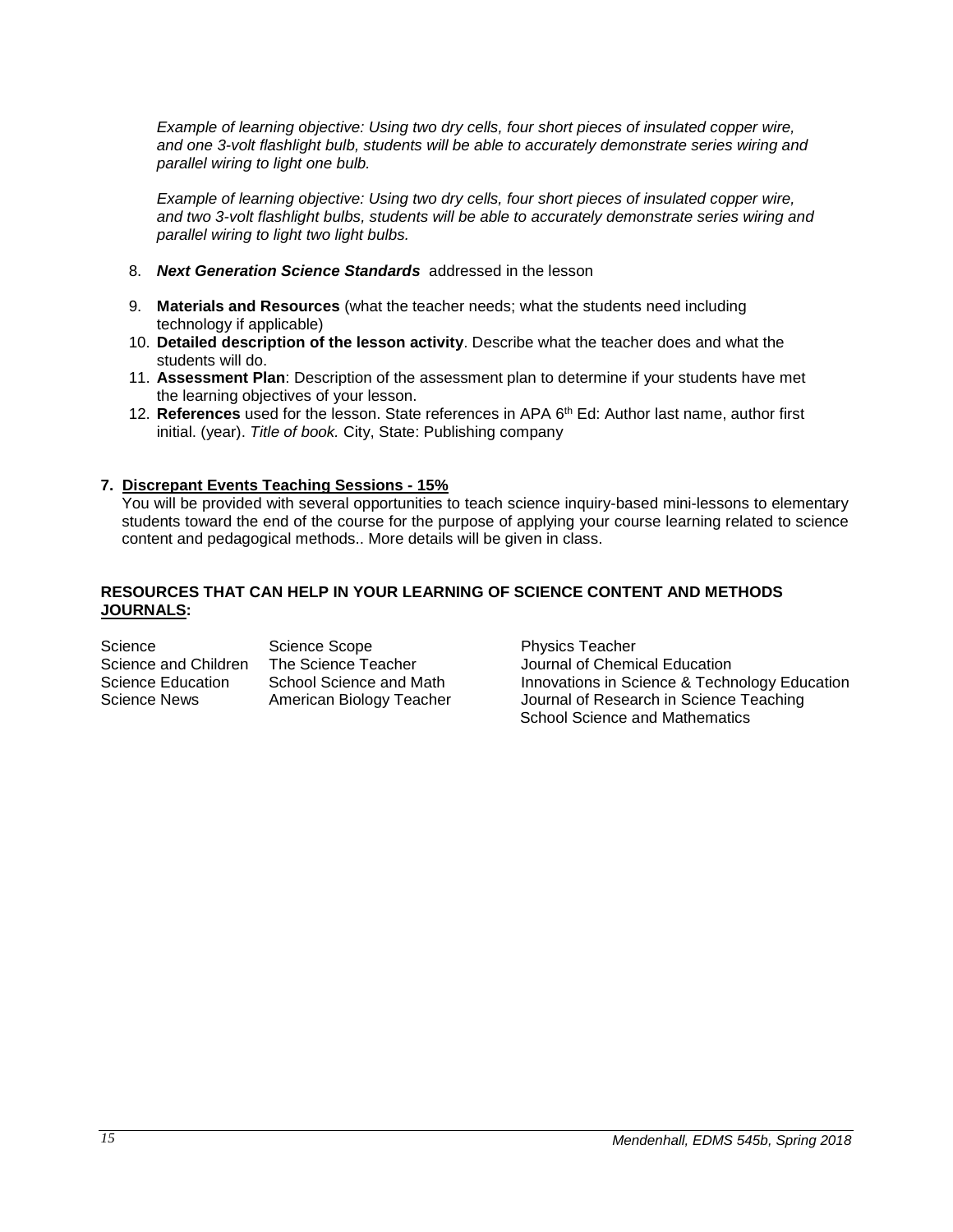# **TENTATIVE CLASS SCHEDULE EDMS 545B (M): SPRING 2018**

# **NOTE: While this schedule is carefully planned, it may be modified or adjusted at any time in response to the learning needs of the class.**

<span id="page-15-0"></span>

| <b>Class</b>   | <b>Date</b> | <b>Topic</b>                                                                                                                                                                                           |
|----------------|-------------|--------------------------------------------------------------------------------------------------------------------------------------------------------------------------------------------------------|
| <b>Session</b> |             |                                                                                                                                                                                                        |
| $\mathbf{1}$   | 1/22        | The Nature Reflective Teaching and Learning<br>Action Research Assignment                                                                                                                              |
| $\overline{2}$ | 1/29        | California Science Framework<br>CA Science Content Standards Grades K-8<br>The Next Generation Science Standards<br>The Big Ideas of Science<br><b>Concept Mapping</b>                                 |
| 3              | 2/05        | Science Inquiry<br><b>Teaching Science to Children</b><br>Sequencing Instruction to Support Learning Outcomes                                                                                          |
| 4              | 2/12        | The Learning Cycle: Using the 5-E model<br><b>Writing Essential Questions</b><br>Writing Objectives to support Learning Outcomes- Assessment<br><b>Book Club Session</b><br>Science inquiry activities |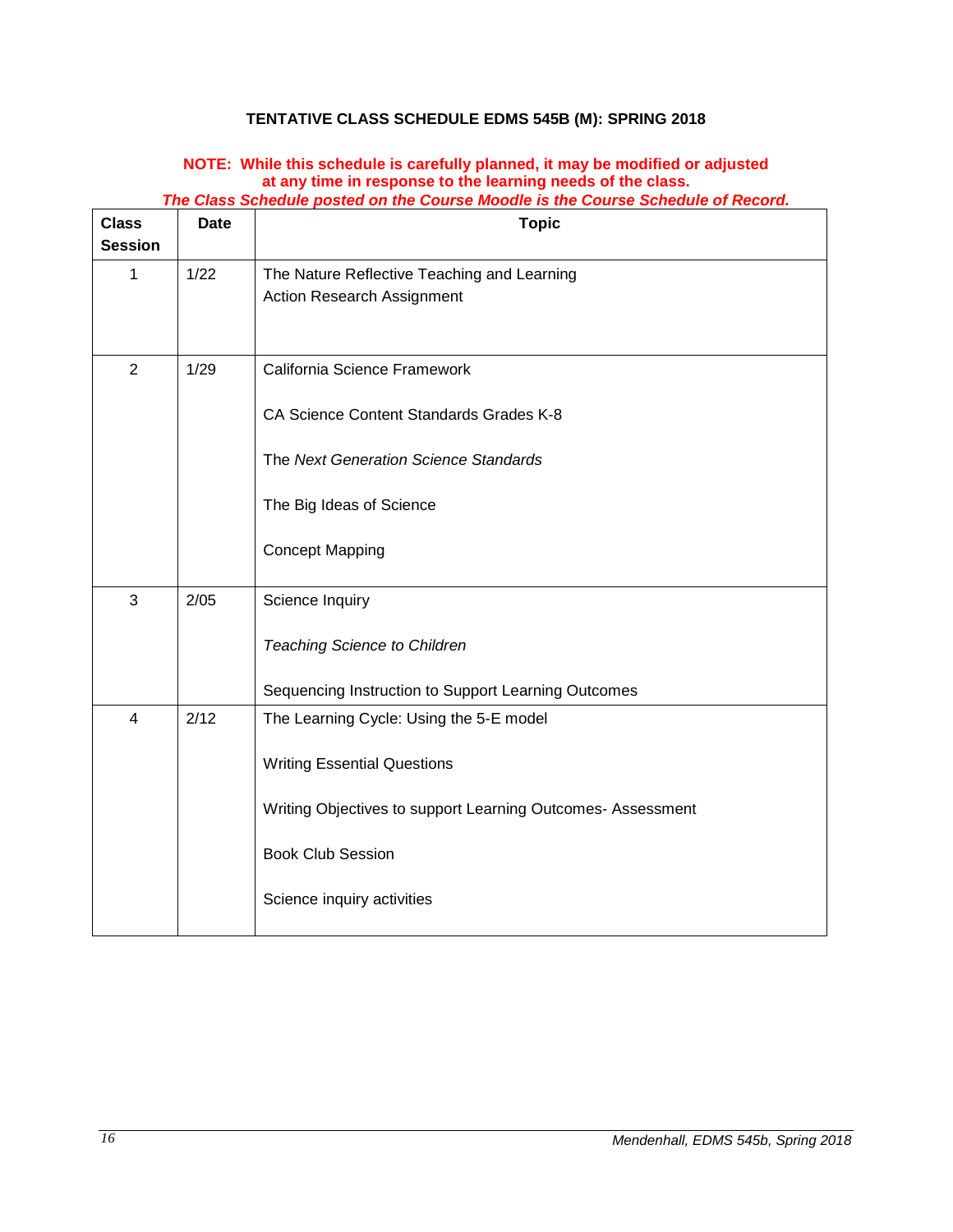| <b>Class</b><br><b>Session</b> | <b>Date</b> | <b>Topic</b>                                                                                                                                                                                                                                                                                                                                         |  |  |
|--------------------------------|-------------|------------------------------------------------------------------------------------------------------------------------------------------------------------------------------------------------------------------------------------------------------------------------------------------------------------------------------------------------------|--|--|
| 5                              | 2/19        | Investigative Science Learning: "Doing" Science in the Classroom<br>~The Scientific Method<br>~ Research Questions and Hypotheses<br>~ Carrying out a research plan<br>Making Science Content Accessible to ALL students:<br>~ Adapting science curriculum for students with special needs<br><b>Book Club Session</b><br>Science inquiry activities |  |  |
| 6                              | 2/26        | Inquiry Processes in Science:<br>Science process skills & scientific attitudes<br>Science safety guidelines for the science classroom<br><b>Book Club Session</b><br>Science inquiry activities                                                                                                                                                      |  |  |
| $\overline{7}$                 | 3/07        | Teaching Science to English Learners<br>Assessment: What are the best indicators to assess that students have learned<br>and understood the intended outcomes?<br><b>Book Club Session</b><br>Science inquiry activities                                                                                                                             |  |  |
| 8                              | 3/5         | Capstone related science lesson plan<br><b>Science Simulations - PHet</b><br><b>Book Club Session</b><br>Science inquiry activities                                                                                                                                                                                                                  |  |  |
| 9                              | 3/12        | Writing Across the Curriculum<br>Introduction to Invention Convention                                                                                                                                                                                                                                                                                |  |  |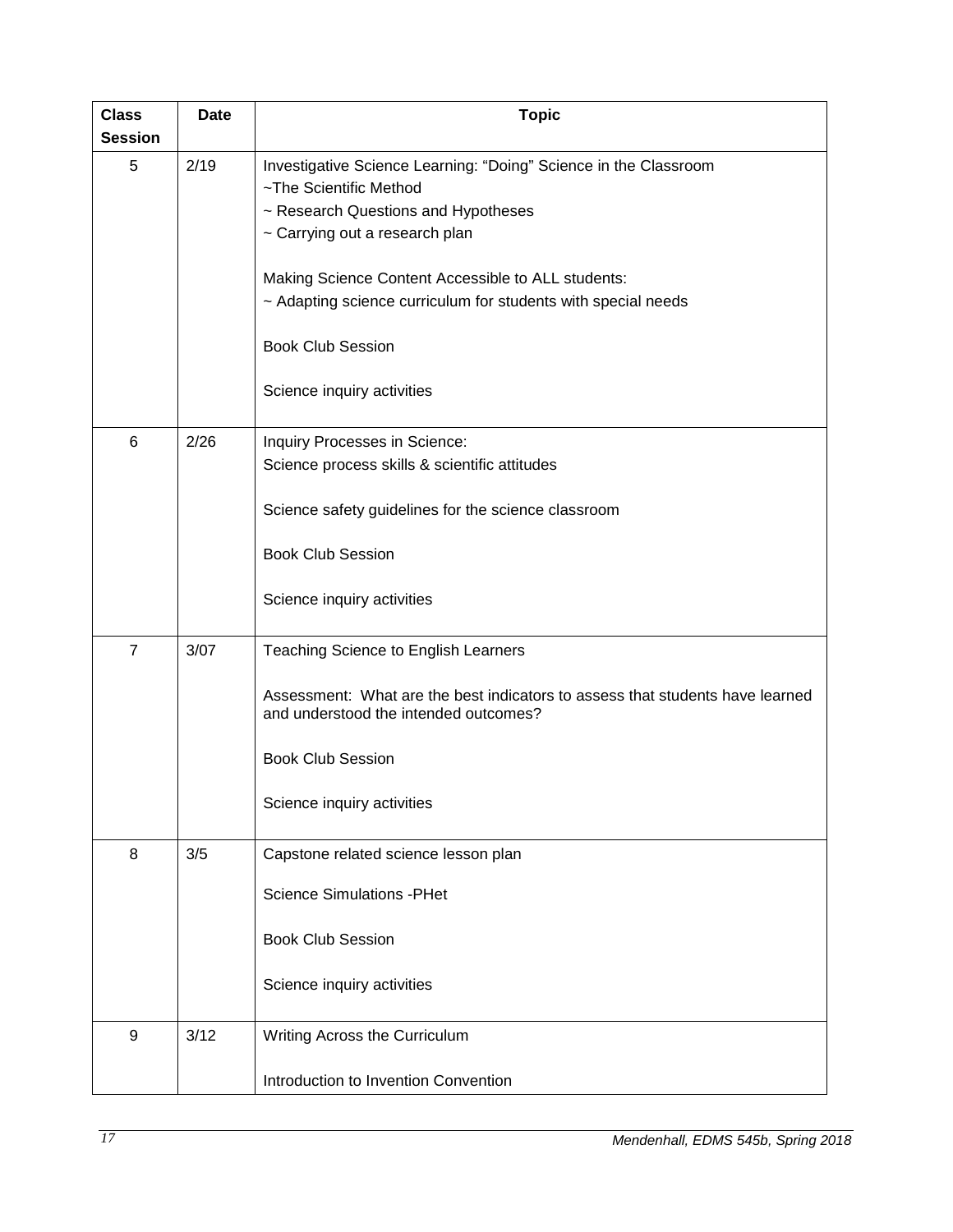| <b>Class</b><br><b>Session</b> | <b>Date</b>      | <b>Topic</b>                                                                                                           |
|--------------------------------|------------------|------------------------------------------------------------------------------------------------------------------------|
|                                | 3/19<br>$3 - 23$ | <b>CSUSM Spring Break</b>                                                                                              |
| 10                             | 3/26             | Technology In Science Teaching and Learning: Science Web resources & tools<br>to enhance science teaching and learning |
|                                |                  | Plan Teaching 5E lessons to actual upper elementary students                                                           |
|                                |                  | <b>Book Club Session</b>                                                                                               |
|                                |                  | Science inquiry activities                                                                                             |
| 11                             | 4/2              | Plan Teaching 5-E lessons to actual upper elementary students                                                          |
|                                |                  | <b>Book Club Session</b>                                                                                               |
|                                |                  | Science inquiry activities                                                                                             |
| 12                             | 4/9              | Plan Teaching 5-E lessons to actual upper elementary students<br>Science inquiry activities                            |
| 13                             | 4/16             | Dress Rehersal: Teach Your 5-E lesson to Classmates                                                                    |
| 14                             | 4/23             | Teaching 5E lessons at Vallecitos School                                                                               |
| 15                             | 4/30             | Last day of class<br>Course Wrap-Up<br>End of course reflections<br>(Week 15 devoted to the !D 381 Capstone Projects)  |

**NOTE: While this syllabus is carefully planned, it may be modified or adjusted at any time in response to the learning needs of the class.**